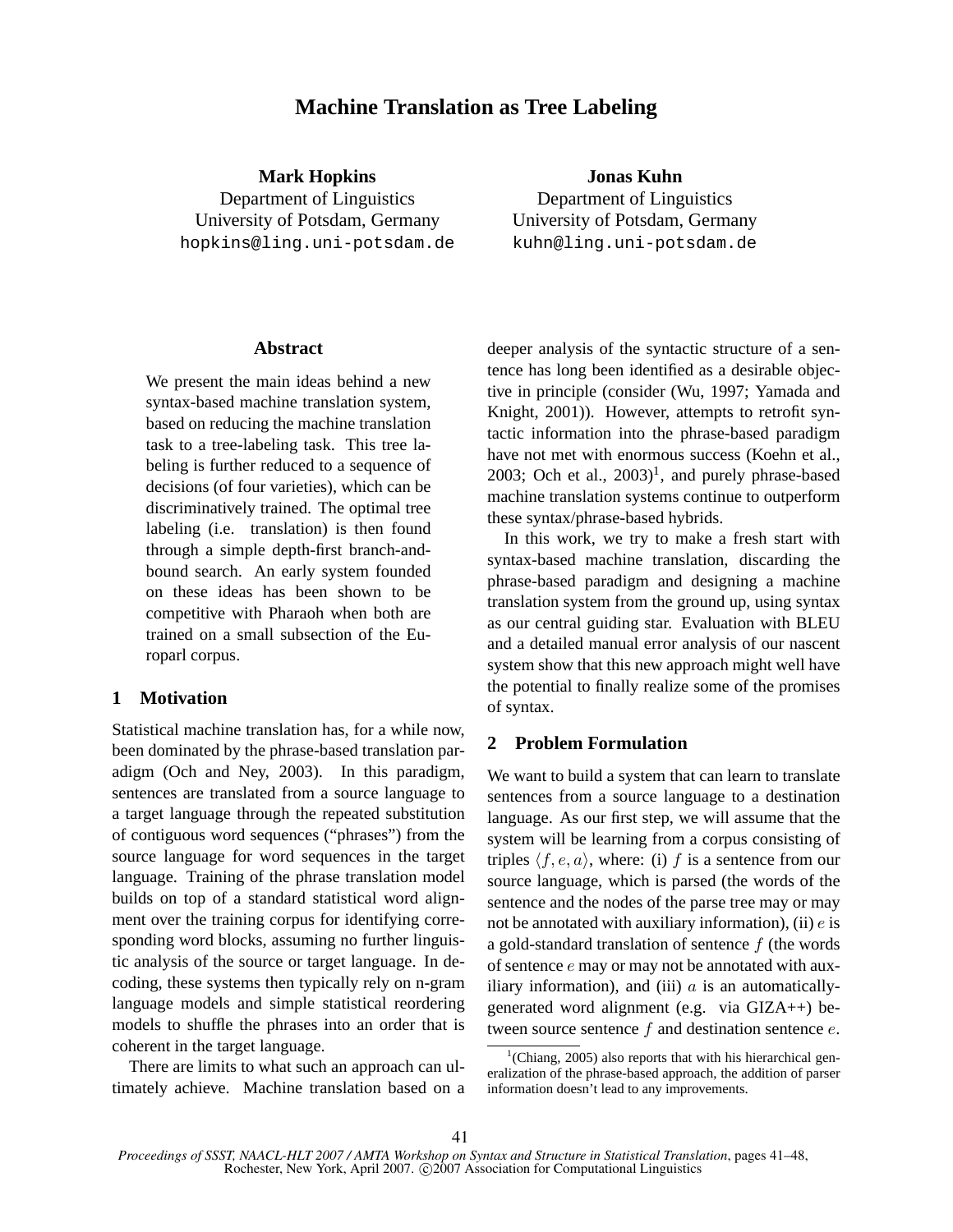

Figure 1: Example translation object.

Let us refer to these triples as *translation objects*.

The learning task is: using the training data, produce a scoring function  $P$  that assigns a score to every translation object  $\langle f, e, a \rangle$ , such that this scoring function assigns a high score to good translations, and a low score to poor ones. The decoding task is: given scoring function  $P$  and an arbitrary sentence  $f$  from the source language, find translation object  $\langle f, e, a \rangle$  that maximizes  $P(\langle f, e, a \rangle)$ .

To facilitate matters, we will map translation objects to an alternate representation. In (Galley et al., 2003), the authors give a semantics to every translation object by associating each with an annotated parse tree (hereafter called a *GHKM tree*) representing a specific theory about how the source sentence was translated into the destination sentence.

In Figure 1, we show an example translation object and in Figure 2, we show its associated GHKM tree. The GHKM tree is simply the parse tree  $f$  of the translation object, annotated with rules (hereafter referred to as *GHKM rules*). We will not describe in depth the mapping process from translation object to GHKM tree. Suffice it to say that the alignment induces a set of intuitive translation rules. Essentially, a rule like: "not  $1 \rightarrow$  ne 1 pas" (see Figure 2) means: if we see the word "not" in English, followed by a phrase already translated into French, then translate the entire thing as the word "ne"  $+$  the translated phrase + the word "pas." A parse tree node gets labeled with one of these rules if, roughly speaking, its span is still contiguous when projected (via the alignment) into the target language.

Formally, what is a GHKM tree? Define a *rule element* as a string or an indexed variable (e.g.  $x_1$ ,  $x_4$ ,  $x_{32}$ ). A *GHKM rule of rank k* (where k is a non-negative integer) is a pair  $\langle R_s, R_d \rangle$ , where *source list*  $R_s$  and *destination list*  $R_d$  are both lists of rule elements, such that each variable of  $X_k \triangleq$  ${x_1, x_2, ..., x_k}$  appears exactly once in  $R_s$  and exactly once in  $R_d$ . Moreover, in  $R_s$ , the variables appear in ascending order. In Figure 2, some of the tree nodes are annotated with GHKM rules. For clarity, we use a simplified notation. For instance, rule  $\langle \langle x_1, x_2, x_3 \rangle, \langle x_3, "", x_1, x_2 \rangle \rangle$  is represented as " $1\ 2\ 3 \rightarrow 3$ ,  $1\ 2$ ". We have also labeled the nodes with roman numerals. When we want to refer to a particular node in later examples, we will refer to it, e.g., as  $t_{(i)}$  or  $t_{(vii)}$ .

A *rule node* is a tree node annotated with a GHKM rule (for instance, nodes  $t_{(i)}$  or  $t_{(v)}$  of Figure 2, but not node  $t_{(iv)}$ ). A tree node  $t_2$  is *reachable* from tree node  $t_1$  iff node  $t_2$  is a proper descendant of node  $t_1$  and there is no rule node (not including nodes  $t_1$ ,  $t_2$ ) on the path from node  $t_1$  to node  $t_2$ .

Define the *successor list* of a tree node t as the list of rule nodes and leaves reachable from t (ordered in left-to-right depth-first search order). For Figure 2, the successor list of node  $t_{(i)}$  is  $\langle t_{(ii)}, t_{(v)}, t_{(xiii)} \rangle$ , and the successor list of node  $t_{(v)}$  is  $\langle t_{(vii)}, t_{(viii)} \rangle$ . The *rule node successor list* of a tree node is its successor list, with all non-rule nodes removed.

Define the *signature* of a parse tree node t as the result of taking its successor list, replacing the *j*th rule node with variable  $x_j$ , and replacing every nonrule node with its word label (observe that all nonrule nodes in the successor list are parse tree leaves, and therefore they have word labels). For Figure 2, the signature of node  $t_{(i)}$  is  $\langle x_1, x_2, x_3 \rangle$ , and the signature of node  $t_{(v)}$  is  $\langle \text{``am''}, x_1 \rangle$ .

Notice that the signature of every rule node in Figure 2 coincides with the source list of its GHKM rule. This is no accident, but rather a requirement. Define a *GHKM tree node* as a parse tree node whose children are all GHKM tree nodes, and whose GHKM rule's source list is equivalent to its signature (if the node is a rule node).

Given these definitions, we can proceed to define how a GHKM tree expresses a translation theory. Suppose we have a list  $S = \langle s_1, ..., s_k \rangle$  of strings. Define the *substitution* of string list S into rule ele-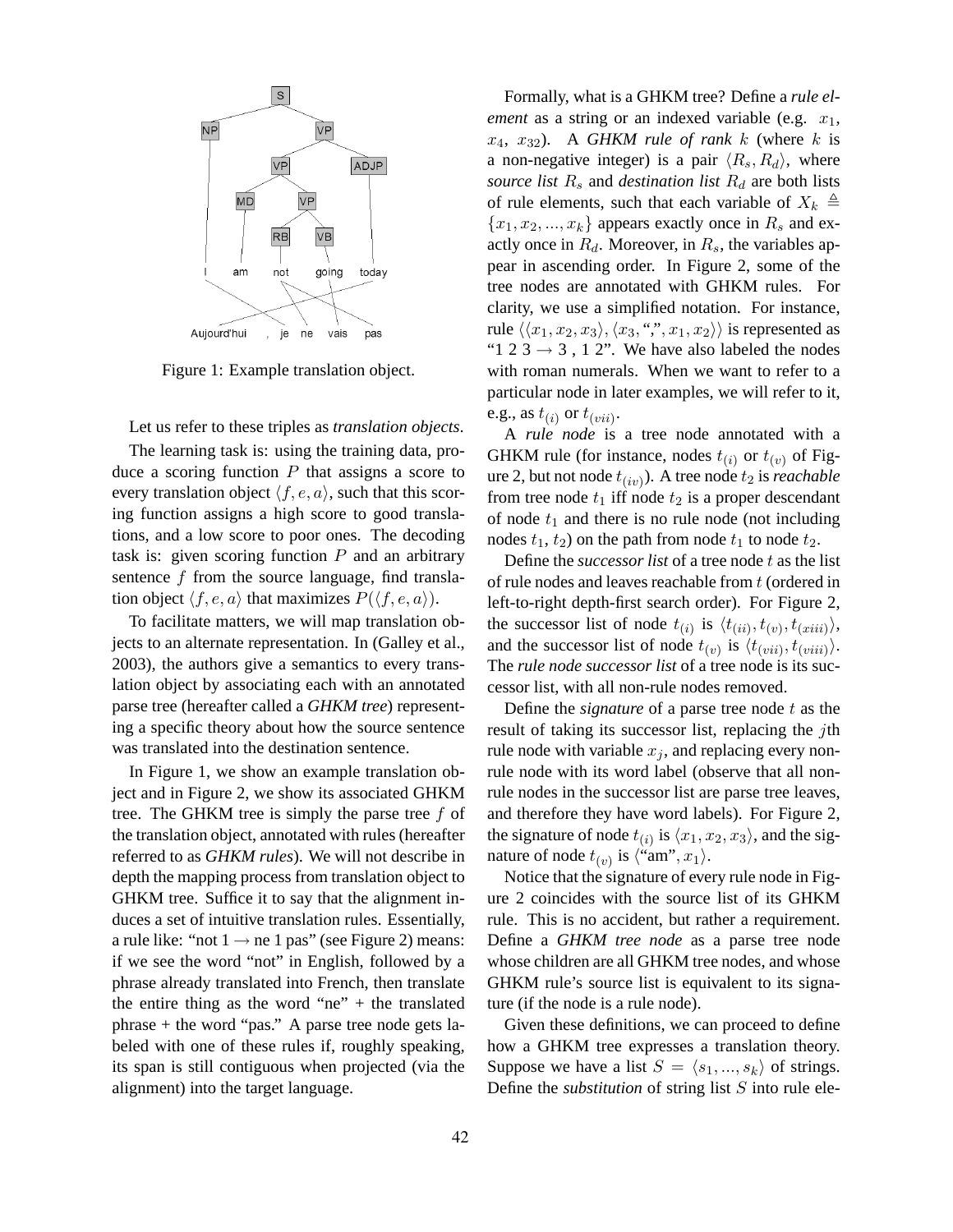

Figure 2: GHKM tree equivalent of example translation object. The light gray nodes are rule nodes of the GHKM tree.

ment  $r$  as:

$$
r[S] = \left\{ \begin{array}{ll} s_i & \text{if } r \text{ is indexed var } x_i \\ r & \text{otherwise} \end{array} \right.
$$

Notice that this operation always produces a string. Define the substitution of string list  $S$  into rule element list  $R = \langle r_1, ..., r_j \rangle$  as:

$$
R[S] = \text{concat}(r_1[S], r_2[S], ..., r_j[S])
$$

where  $concat(s_1, ..., s_k)$  is the spaced concatenation of strings  $s_1$ , ...,  $s_k$  (e.g., concat( "hi", "there") = "hi there"). This operation also produces a string.

Finally, define the *translation* of GHKM tree node t as:

$$
\tau(t) \triangleq R_d[\langle \tau(t_1), \ldots, \tau(t_k) \rangle]
$$

where  $\langle t_1, ..., t_k \rangle$  is the rule node successor list of GHKM tree node t.

For Figure 2, the rule node successor list of node  $t_{(viii)}$  is  $\langle t_{(xi)} \rangle$ . So:

$$
\tau(t_{(viii)}) = \langle \text{``ne''}, x_1, \text{``pas''}\rangle[\langle \tau(t_{(xi)}) \rangle]
$$
  
=  $\langle \text{``ne''}, x_1, \text{``pas''}\rangle[\langle \text{``vais''}\rangle]$   
= "ne viais pas"

A similar derivation gives us:

$$
\tau(t_{(i)}) = "augourd'hui, je ne viais pas"
$$

In this way, every GHKM tree encodes a translation. Given this interpretation of a translation object, the task of machine translation becomes something concrete: label the nodes of a parsed source sentence with a good set of GHKM rules.

### **3 Probabilistic Approach**

 $r[S] = \begin{cases} s_i & \text{if } r \text{ is indexed var } x_i \\ r & \text{otherwise} \end{cases}$  To achieve this "good" labeling of GHKM rules, we will define a probabilistic generative model P of GHKM trees, which will serve as our scoring function. We would like to depart from the standard probabilistic approach of most phrase-based translators, which employ very simple probability models to enable polynomial-time decoding. Instead, we will use an alternative probabilistic approach (an *assignment process*), which sacrifices polynomial-time guarantees in favor of a more flexible and powerful model. This sacrifice of guaranteed polynomial-time decoding does not entail the sacrifice of good running time in practice.

#### **3.1 Assignment Processes**

An assignment process builds a sequence of variable assignments (called an *assignment history*) by repeatedly iterating the following steps. First, it requests a variable name (say  $x_{22}$ ) from a so-named *variable generator*. It takes this variable name and the assignment history built so far and compresses this information into a set of features (say  ${f_2, f_6, f_{80}}$ ) using a feature function. These features are then mapped to a probability distribution by a function (say p7) requested from a so-named *distribution generator*. The iteration ends by assigning to the chosen variable a value (say  $v$ 4) drawn from this distribution. In the above running example, the iteration assigns  $v_4$  to  $x_{22}$ , which was drawn according to distribution  $p_7({f_2, f_6, f_{80}})$ . The process ends when the variable generator produces the reserved token STOP instead of a variable name. At this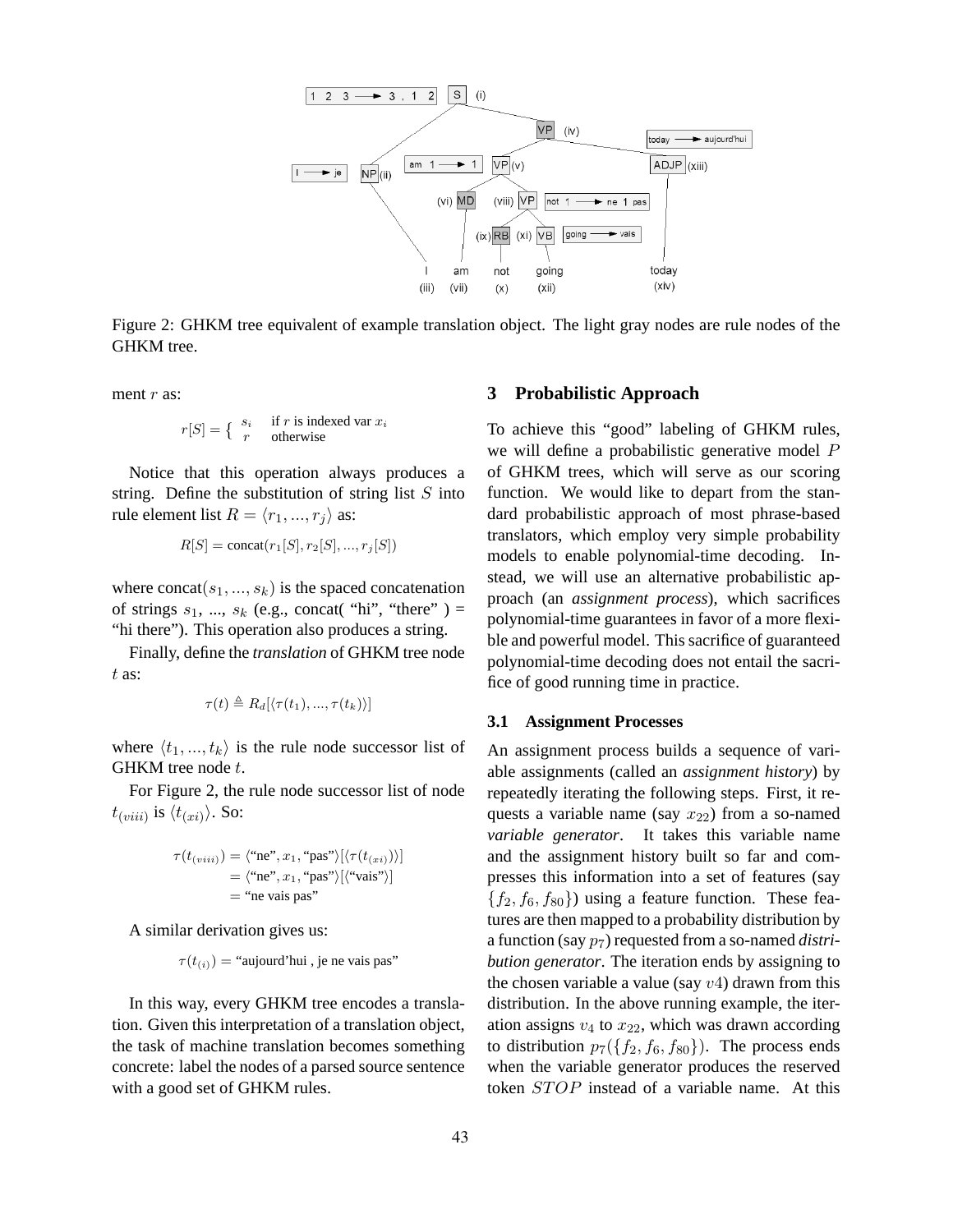| Var       | <b>Assignment</b> | <b>Distribution</b> | <b>Features</b>            |
|-----------|-------------------|---------------------|----------------------------|
| $x_{23}$  | true              | $p_4$               |                            |
| $x_7$     | "the"             | $p_{10}$            | $\{f_{12}, f_{102}\}\$     |
| $x_8$     | blue              | $p_2$               | $\{f_5, f_{55}\}\$         |
| $x_{51}$  | red               | $p_2$               | $\{f_5, f_{15}, f_{50}\}\$ |
| $x_{19}$  | 7.29              | $p_5$               | ${f_2}$                    |
| $x_{30}$  | false             | p <sub>4</sub>      | $\{f_2, f_5, f_7\}$        |
| $x_1$     | "man"             | $p_{10}$            | $\{f_1, f_2, f_{12}\}\$    |
| $x_{102}$ | blue              | $p_2$               | $\{f_1, f_{55}, f_{56}\}\$ |

Figure 3: A example assignment history generated by an assignment process.

point, the assignment history built so far (like the example in Figure 3) is returned.

Formally, define a *variable signature* as a pair  $\Sigma = \langle X, V \rangle$ , where X is a set of variable names and V is a set of values. Define a *variable assignment* of signature  $\langle X, V \rangle$  as a pair  $\langle x, v \rangle$ , for variable  $x \in X$  and value  $v \in V$ . Define an *assignment history* of signature  $\Sigma$  as an ordered list of variable assignments of  $\Sigma$ . The notation  $H(\Sigma)$  represents the set of all assignment histories of signature  $\Sigma$ .

We define a *feature function* of signature  $\Sigma =$  $\langle X, V \rangle$  as a function f that maps every pair of set  $X \times H(\Sigma)$  to a set of assignments (called *features*) of an auxiliary variable signature  $\Sigma_f$ .

We define an *assignment process* of signature  $\Sigma = \langle X, V \rangle$  as a tuple  $\langle f, P, g_x, g_p \rangle$ , where: (i) f is a feature function of  $\Sigma$ , (ii)  $P = \{p_1, ..., p_k\}$  is a finite set of k functions (called the *feature-conditional distributions*) that map each feature set in  $range(f)$ to a probability distribution over V, (iii)  $g_x$  is a function (called the *variable generator*) mapping each assignment history in the set  $H(\Sigma)$  to either a variable name in  $X$  or the reserved token  $STOP$ , and (iv) g<sup>p</sup> is a function (called the *distribution generator*) mapping each assignment history in the set  $H(\Sigma)$  to a positive integer between 1 and k.

An assignment process probabilistically generates an assignment history of signature  $\Sigma$  in the following way:

1.  $h$  ← empty list

- 2. Do until  $g_x(h) = STOP$ :
	- (a) Let  $x = g_x(h)$  and let  $j = g_p(h)$ .
	- (b) Draw value  $v$  probabilistically from distribution  $p_i(f(x, h))$ .
	- (c) Append assignment  $\langle x, v \rangle$  to history h.

3. Return history  $h$ .

#### **3.2 Training**

Given all components of an assignment process of signature  $\Sigma$  except for the set P of featureconditional distributions, the training task is to learn P from a training corpus of assignment histories of signature  $\Sigma$ . This can be achieved straightforwardly by taking the feature vectors generated by a particular distribution and using them to discriminatively learn the distribution. For instance, say that our corpus consists of the single history given in Figure **??**. To learn distribution  $p_2$ , we simply take the three variable assignments produced by  $p_2$  and feed these feature vectors to a generic discriminative learner. We prefer learners that produce distributions (rather than hard classifiers) as output, but this is not required.

## **3.3 Decoding**

Notice that an assignment process of signature  $\Sigma$  induces a probability distribution over the set  $H(\Sigma)$  of all assignment histories of  $\Sigma$ . The decoding question is: given a partial assignment history  $h$ , what is the most probable completion of the history, according to this induced distribution? We will use the natural naive search space for this question. The nodes of this search space are the assignment histories of  $H(\Sigma)$ . The children of the search node representing history  $h$  are those histories that can be generated from  $h$  in one iteration of the assignment process. The value of a search node is the probability of its assignment history (according to the assignment process). To decode, we begin at the node representing history  $h$ , and search for the highestvalue descendant that represents a complete assignment history (i.e. an assignment history terminated by the *STOP* token).

This is, potentially, a very large and intractible search space. However, if most assignment decisions can be made with relative confidence, then the great majority of search nodes have values which are inferior to those of the best solutions. The standard search technique of *depth-first branch-andbound search* takes advantage of search spaces with this particular characteristic by first finding greedy good-quality solutions and using their values to optimally prune a significant portion of the search space.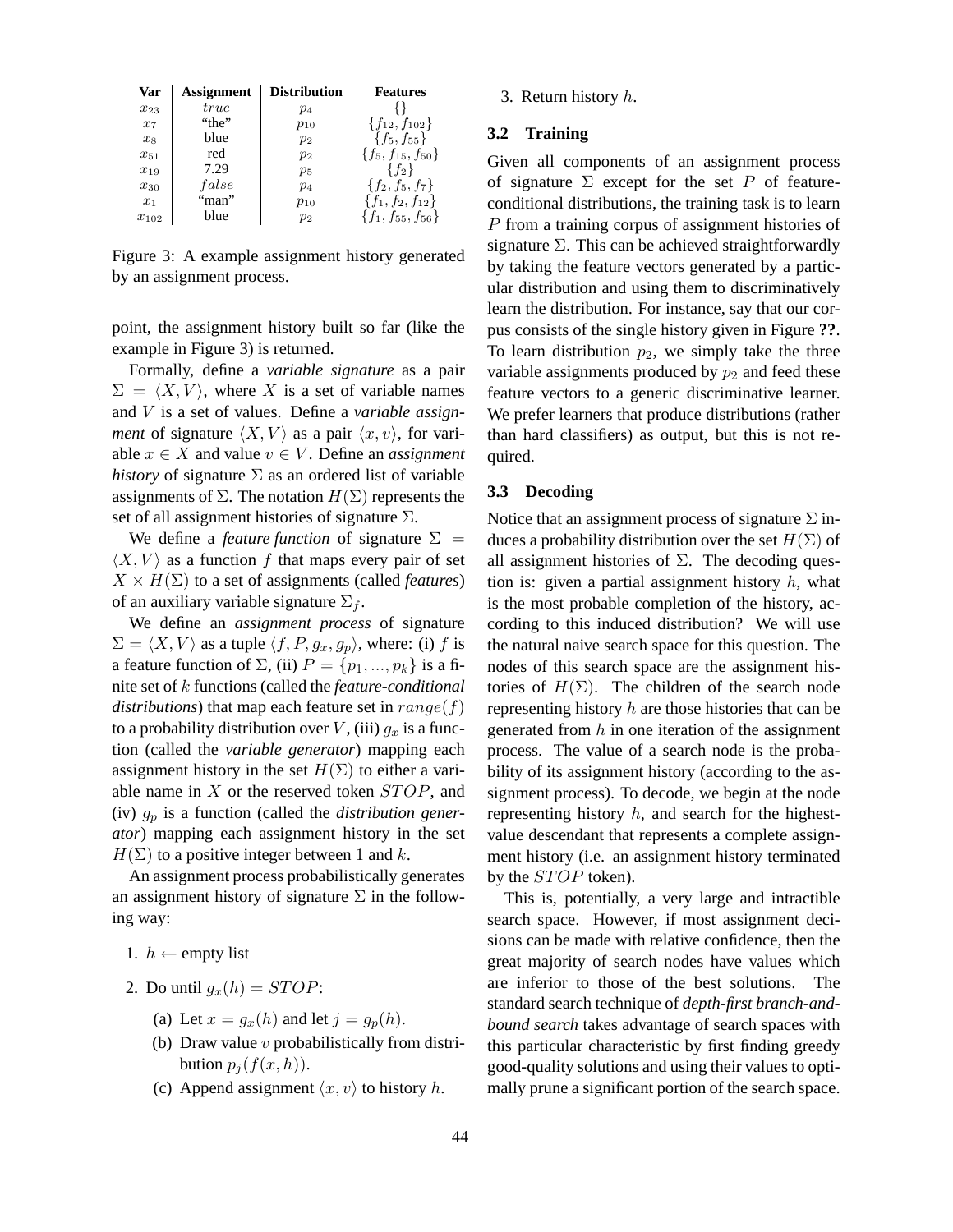

Figure 4: Partial GHKM tree, after rule nodes have been identified (light gray). Notice that once we identify the rule node, the rule left-hand sides are already determined.

Depth-first branch-and-bound search has the following advantage: it finds a good (suboptimal) solution in linear time and continually improves on this solution until it finds the optimal. Thus it can be run either as an optimal decoder or as a heuristic decoder, since we can interrupt its execution at any time to get the best solution found so far. Additionally, it takes only linear space to run.

# **4 Generative Model**

We now return to where we left off at the end of Section 2, and devise an assignment process that produces a GHKM tree from an unlabeled parse tree. This will give us a quality measure that we can use to produce a "good" labeling of a given parse tree with GHKM rules (i.e., the probability of such a labeling according to the assignment process).

The simplest assignment process would have a variable for each node of the parse tree, and these variables would all be assigned by the same featureconditional distribution over the space of all possible GHKM rules. The problem with such a formulation is that such a distribution would be inachievably difficult to learn. We want an assignment process in which all variables can take only a very small number of possible values, because it will be much easier to learn distributions over such variables. This means we need to break down the process of constructing a GHKM rule into simpler steps.

Our assignment process will begin by sequentially assigning a set of boolean variables (which we will call *rule node indicator variables*), one for each node in the parse tree. For parse tree node  $t$ , we denote its corresponding rule node indicator variable

 $x_t^r$ . Variable  $x_t^r$  is assigned true iff the parse tree node  $t$  will be a rule node in the GHKM tree.

In Figure 3.3, we show a partial GHKM tree after these assignments are made. The key thing to observe is that, after this sequence of boolean decisions, the LHS of every rule in the tree is already determined! To complete the tree, all we need to do is to fill in their right-hand sides.

Again, we could create variables to do this directly, i.e. have a variable for each rule whose domain is the space of possible right-hand sides for its established left-hand sides. But this is still a wideopen decision, so we will break it down further.

For each rule, we will begin by choosing the *template* of its RHS, which is a RHS in which all sequences of variables are replaced with an empty slot into which variables can later be placed. For instance, the template of  $\langle$ "ne",  $x_1$ , "pas" $\rangle$  is  $\langle$ "ne", X, "pas" $\rangle$  and the template of  $\langle x_3, "", x_1, x_2 \rangle$ is  $\langle X, \cdots, X \rangle$ , where X represents the empty slots.

Once the template is chosen, it simply needs to be filled with the variables from the LHS. To do so, we process the LHS variables, one by one. By default, they are placed to the right of the previously placed variable (the first variable is placed in the first slot). We repeatedly offer the option to push the variable to the right until the option is declined or it is no longer possible to push it further right. If the variable was not pushed right at all, we repeatedly offer the option to push the variable to the left until the option is declined or it is no longer possible to push it further left. Figure 4 shows this generative story in action for the rule RHS  $\langle x_3, "," , x_1, x_2 \rangle$ .

These are all of the decisions we need to make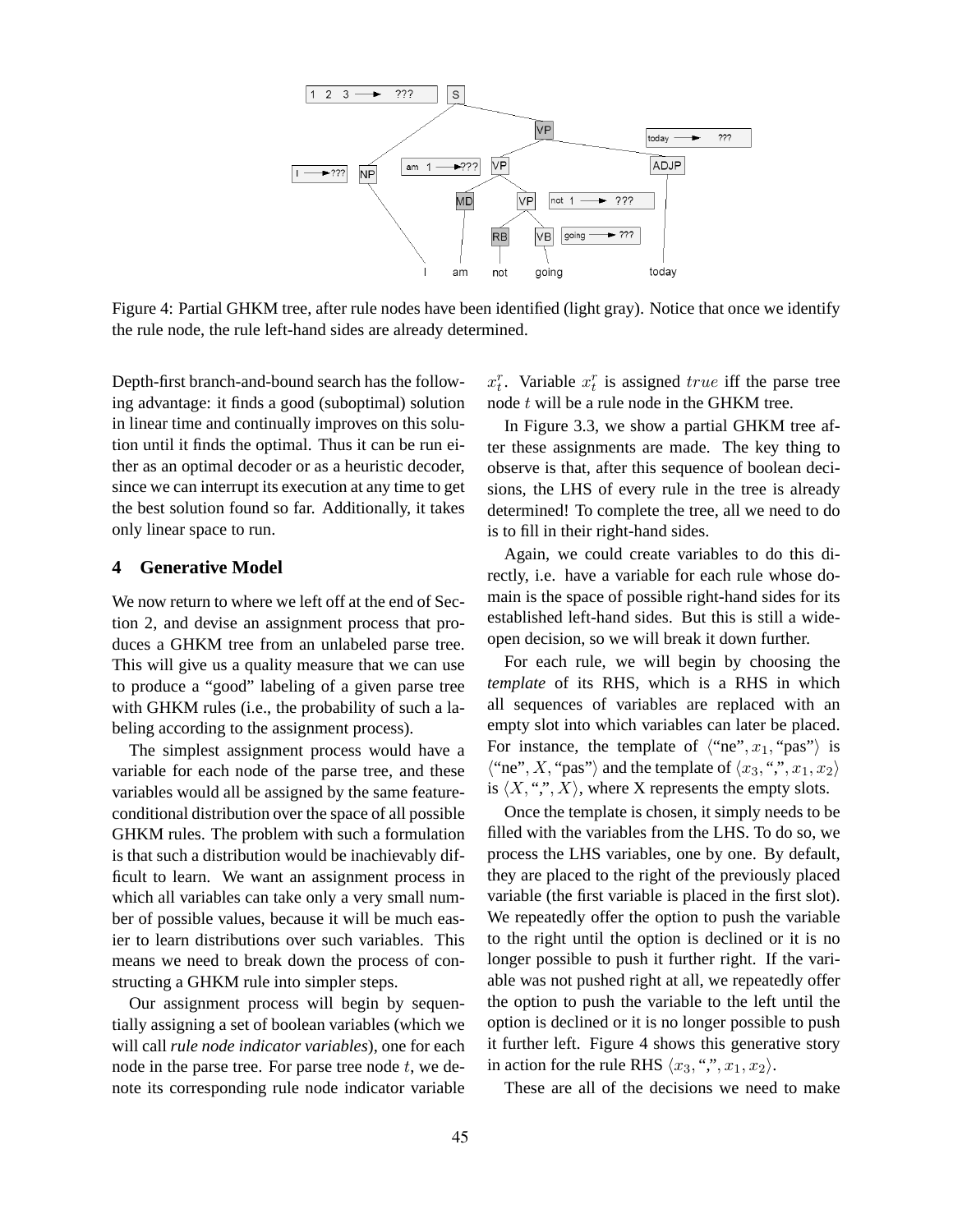| <b>Decision to make</b>    | <b>Decision</b> | <b>RHS</b> so far |  |  |
|----------------------------|-----------------|-------------------|--|--|
| RHS template?              | X, X            | X, X              |  |  |
| default placement of var 1 | 1, X            |                   |  |  |
| push var 1 right?          | yes             | X,1               |  |  |
| default placement of var 2 | X, 12           |                   |  |  |
| push var 2 left?           | no              | $\overline{X,12}$ |  |  |
| default placement of var 3 | X, 123          |                   |  |  |
| push var 3 left?           | yes             | X, 132            |  |  |
| push var 3 left?           | yes             | X, 312            |  |  |
| push var 3 left?           | yes             | 3,12              |  |  |

Figure 5: Trace of the generative story for the righthand side of a GHKM rule.

in order to label a parse tree with GHKM rules. Notice that, aside from the template decisions, all of the decisions are binary (i.e. feasible to learn discriminatively). Even the template decisions are not terribly large-domain, if we maintain a separate featureconditional distribution for each LHS template. For instance, if the LHS template is  $\langle \text{``not''}, X \rangle$ , then RHS template  $\langle$ "ne", X, "pas" $\rangle$  and a few other select candidates should bear most of the probability mass.

# **5 Evaluation**

In this section, we evaluate a preliminary Englishto-German translation system based on the ideas outlined in this paper. We first present a quantiative comparison with the phrase-based approach, using the BLEU metric; then we discuss two concrete translation examples as a preliminary qualitative evaluation. Finally, we present a detailed manual error analysis.

Our data was a subset of the Europarl corpus consisting of sentences of lengths ranging from 8 to 17 words. Our training corpus contained 50000 sentences and our test corpus contained 300 sentences. We also had a small number of reserved sentences for development. The English sentences were parsed using the Bikel parser (Bikel, 2004), and the sentences were aligned with GIZA++ (Och and Ney, 2000). We used the WEKA machine learning package (Witten and Frank, 2005) to train the distributions (specifically, we used model trees).

For comparison, we also trained and evaluated Pharaoh (Koehn, 2005) on this limited corpus, using Pharaoh's default parameters. Pharaoh achieved a BLEU score of 11.17 on the test set, whereas our system achieved a BLEU score of 11.52. What is notable here is not the scores themselves (low due to the size of the training corpus). However our system managed to perform comparably with Pharaoh in a very early stage of its development, with rudimentary features and without the benefit of an n-gram language model.

Let's take a closer look at the sentences produced by our system, to gain some insight as to its current strengths and weaknesses.

Starting with the English sentence (note that all data is lowercase):

i agree with the spirit of those amendments .

Our system produces:

ich I stimme vote die the.FEM geist spirit.MASC dieser these änderungsanträge zu. change-proposals to .

The GHKM tree is depicted in Figure 5. The key feature of this translation is how the English phrase "agree with" is translated as the German "stimme ... zu" construction. Such a feat is difficult to produce consistently with a purely phrase-based system, as phrases of arbitrary length can be placed between the words "stimme" and "zu", as we can see happening in this particular example. By contrast, Pharaoh opts for the following (somewhat less desirable) translation:

> ich stimme mit dem I vote with the.MASC spirit.MASC these geist dieser änderungsanträge. change-proposals .

A weakness in our system is also evident here. The German noun "Geist" is masculine, thus our system uses the wrong article (a problem that Pharaoh, with its embedded n-gram language model, does not encounter).

In general, it seems that our system is superior to Pharaoh at figuring out the proper way to arrange the words of the output sentence, and inferior to Pharaoh at finding what the actual translation of those words should be.

Consider the English sentence:

we shall submit a proposal along these lines before the end of this year .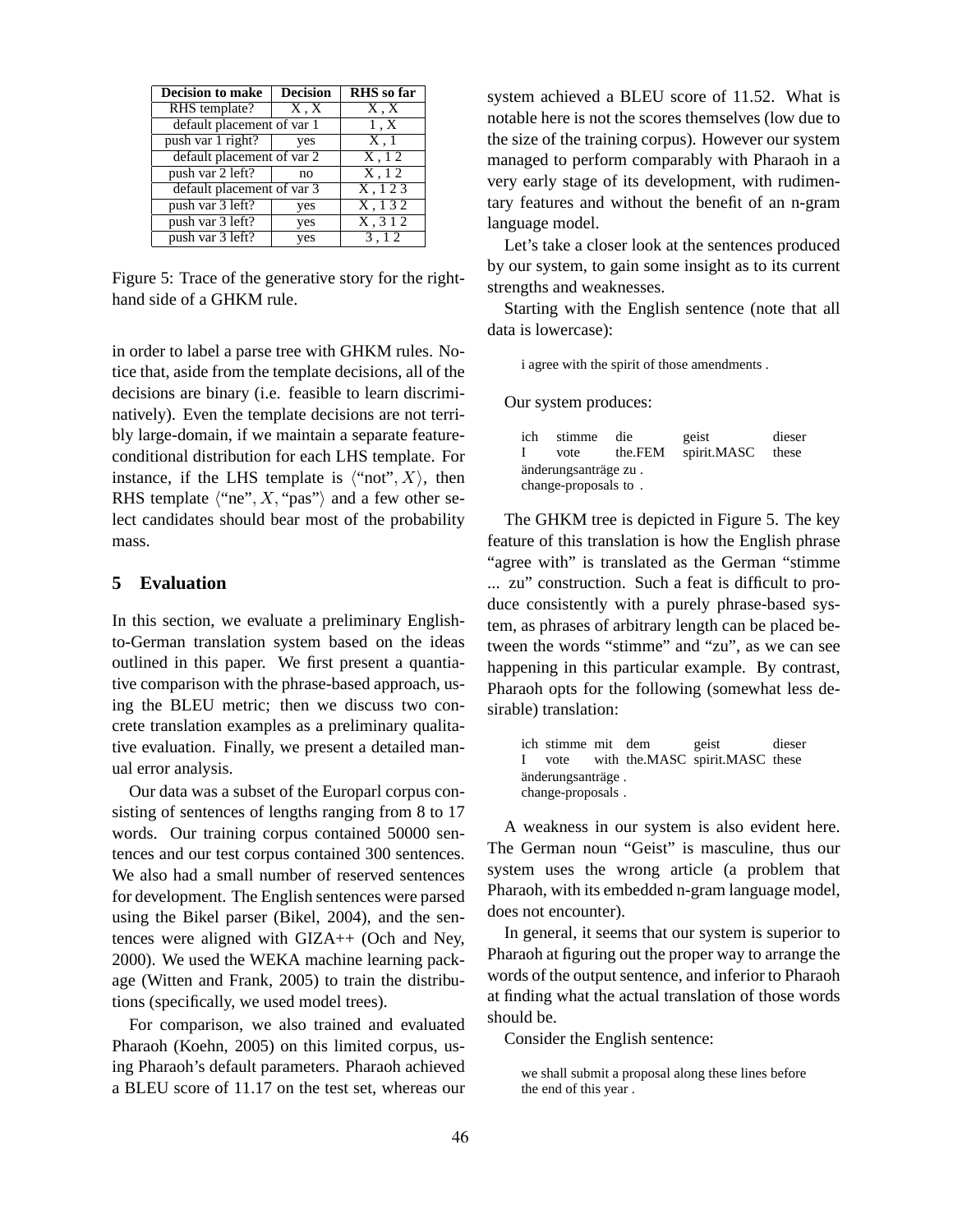

Figure 6: GHKM tree output for the first test sentence.

Here we have an example of a double verb: "shall submit." In German, the second verb should go at the end of the sentence, and this is achieved by our system (translating "shall" as "werden", and "submit" as "vorlegen").

wir werden eine we will a.FEM vorschlag proposal.MASC in these in dieser haushaltslinien budget-lines vor before die the.FEM ende end.NEUT dieser this.FEM year.NEUT submit . jahres vorlegen .

Pharaoh does not manage this (translating "submit" as "unterbreiten" and placing it mid-sentence).

werden wir unterbreiten eine vorschlag in dieser will we submit a proposal in these haushaltslinien vor budget-lines before end this.FEM year.NEUT . ende dieser jahr .

It is worth noting that while our system gets the word order of the output system right, it makes several agreement mistakes and (like Pharaoh) doesn't get the translation of "along these lines" right.

To have a more systematic basis for comparison, we did a manual error analysis for 100 sentences from the test set. A native speaker of German (in the present pilot study one of the authors) determined the editing steps required to transform the system output into an acceptable translation – both in terms of fluency and adequacy of translation. In order to avoid a bias for our system, we randomized the presentation of output from one of the two systems.

We defined the following basic types of edits, with further subdistinctions depending on the word type: ADD, DELETE, CHANGE and MOVE. A special type TRANSLATE-untranslated was assumed for untranslated source words in the output. For the CHANGE, more fine-grained distinctions were made.<sup>2</sup> A single MOVE operation was assumed to displace an entire phrase; the distance of the movement in terms of the number of words was calculated. The table in Figure 7 shows the edits required for correcting the output of the two systems on 100 sentences.

We again observe that our system, which is at an early stage of development and contrary to the Pharaoh system does not include an n-gram language model trained on a large corpus, already yields promising results. The higher proportion of CHANGE operations, in particular CHANGEinflection and CHANGE-function-word edits is presumably a direct consequence of providing a language model or not. An interesting observation is that our system currently tends to overtranslate, i.e., redundantly produce several translations for a word, which leads to the need of DELETE operations. The Pharaoh system had a tendency to undertranslate, often with crucial words missing.

 $2$ CHANGE-inflection: keeping the lemma and category the same, e.g. *taken* → *takes*; CHANGE-part-of-speech: choosing a different derivational form, e.g., *judged* → *judgement*; CHANGE-function-word: e.g.,  $in \rightarrow from$ ; CHANGE-contentword: e.g., *opinion* → *consensus*.